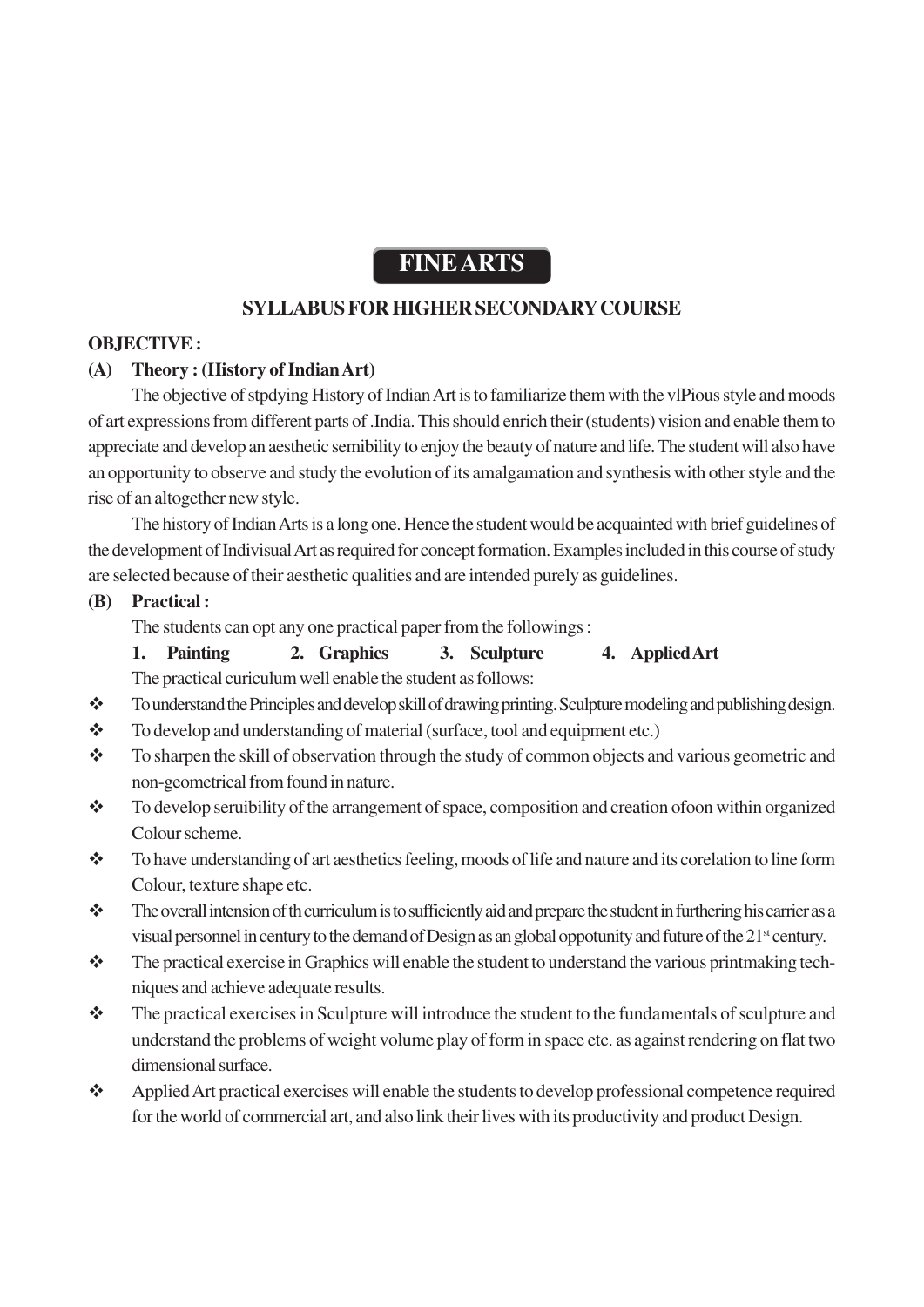#### 2 Syllabi for H.S. Final Year

# **FINE ARTS**

#### **SYLLABUS FOR HIGHER SECONDARY FINAL YEAR COURSE**

|           | <b>Unitwise Distribution of Marks and Periods:</b> |              |
|-----------|----------------------------------------------------|--------------|
| Unit No.  | <b>Title</b>                                       | <b>Marks</b> |
| Unit- $1$ | The Rajasthani School of Miniature Painting        |              |
| Unit- $2$ | The Mughal School of Miniature Painting            | 10           |
| Unit- $3$ | <b>Assamese Manuscript Pinting</b>                 |              |
| Unit-4    | The Bengal School of Painting                      |              |
| Unit-5    | Contemporary trends in India Arts                  | 10           |
|           | <b>Total</b>                                       | 30           |

#### **Unitwise Distribution of Course contents :**

### **Unit-1 : The Rajasthani School of Miniature painting**

- $(16^{th}$  Century A.D to  $19^{th}$  Century A.D)
- (i) Introduction to Indian Miniature Schools with brood study of Rajasthani Schools, Their origin, development and significant features.
- (ii) Schools– Mewar, Ma1wa, Jaipur, Bundi, Katah, Bikaner, Kishangarh
- (iii) Study of the following Rajasthani Paintings :

| Title                    | <b>Painter</b> | <b>School</b> |
|--------------------------|----------------|---------------|
| Maru-Rangini             | Sahibdin       | Mewar         |
| Radha (Bani-thani)       | Nihal Chand    | Kishangarh    |
| <b>Bharat Meets Rama</b> | Guman          | Jaipur        |
|                          |                |               |

# **Unit-2 : The Mughal School of Miniature Painting**

 $(16<sup>th</sup> Century AD to 19<sup>th</sup> Century AD)$ 

- (i) Introduction to the Mughal School of miniature painting with reference to the various Mughal rulers and its origin, development and special futures developed under their ruler.
- (ii) Study of the following Mughal painting.

| <b>Title</b>                            | <b>Painter</b>          | <b>School</b> |
|-----------------------------------------|-------------------------|---------------|
| Krishna lifting mount Gobardhan         | <b>Miskin</b>           | Akbar         |
| Baber crossing the river sone           | Jagannath               | Akbar         |
| Jahangir holding the Picture of Madonna | Abul Hussan             | Jahangir      |
| Falcon on birds nest                    | <b>Ustab Mansoor</b>    | Jahangir      |
| Kabir and Raidas                        | <b>Ustad Fauirallah</b> | Shahjahan     |
|                                         | Khan                    |               |
| Dara Shilah                             |                         | Mughal (oudh) |

#### **Unit-3 : Assamese Manuscript Painting :**

 $(14<sup>th</sup>$  century to  $20<sup>th</sup>$  century AD)

- (i) Introduction and Background of the Assamese Manuscript painting in context to the saivite movement of the Vaishnava saint Srimanta Shankardeva in Assam.
- (ii) Origin, development and the main features.
- (iii) Study of the following manuscript painting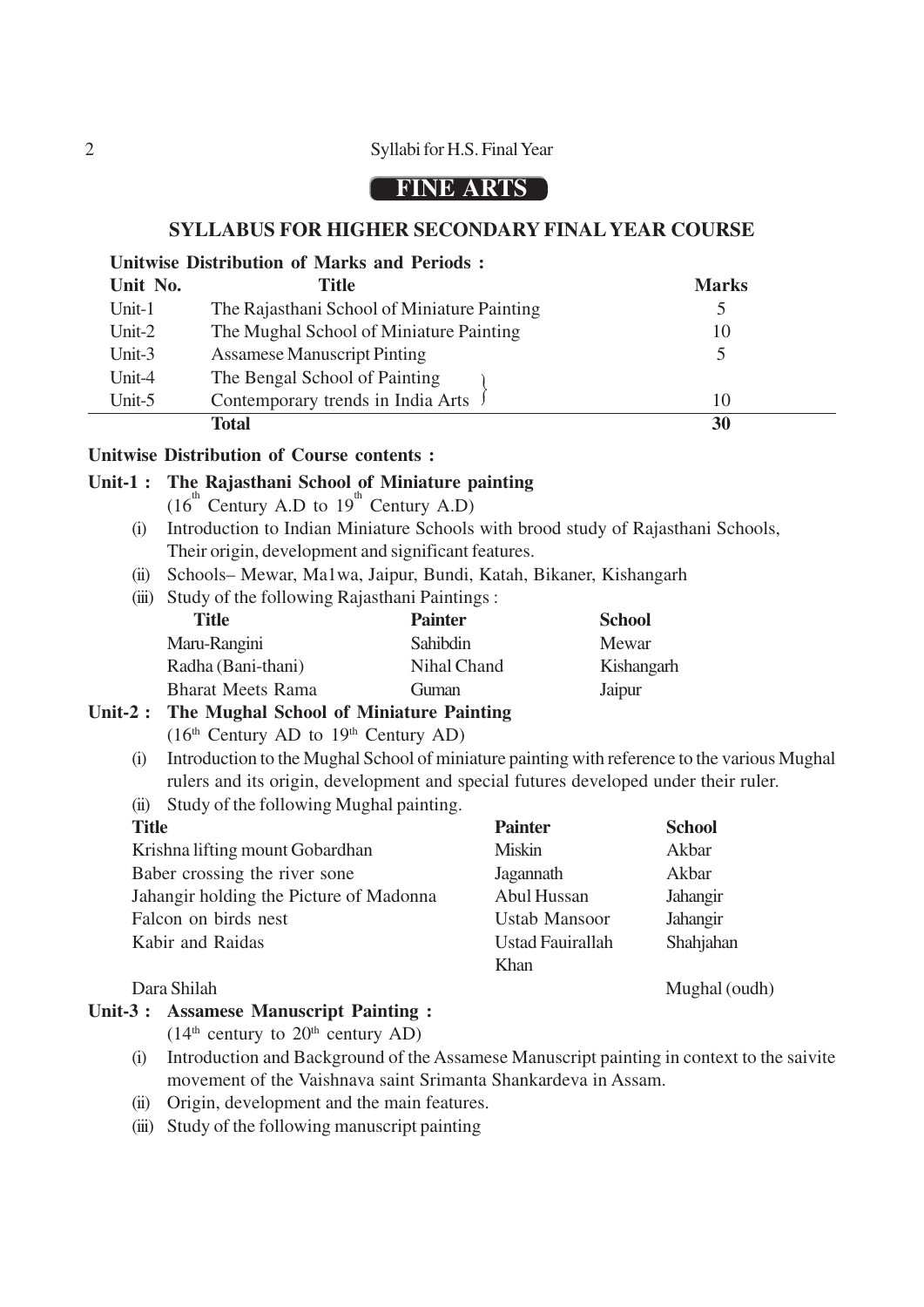Syllabi for H.S. Final Year 3

| <b>Title</b>        | <b>Painter</b> | <b>School</b>           |  |
|---------------------|----------------|-------------------------|--|
| Hastibidyarnava     | Di1bar         |                         |  |
| Chitra Bhagawata    |                |                         |  |
| (Lav Kushar Yudha)  |                |                         |  |
| Mahabharata subject |                | Rajagharia/Royal School |  |

#### **Unit-4 : The Bengal School of Painting & Contemporary trends in India Arts :**

- (a) Evolution of the Indian National Flag (First-1906, Middl-1921 and Final-1947-the three stage) Study of the form and the colour scheme,
- (b) 1. Introduction to Bengal school of painting with understanding of origin, Development and main futures of the school.
	- 2. Contribution of Indian Artist in the struggle for National Freedom Movements.
	- 3. Study of the fol1owing Artist and their painting.
		- (a) Raja Ravi Vcrma
		- (b) Abanindra Nath Tagore
		- (c) Rabindra Nath Tagore
		- (d) Nandalal Bose
		- (e) Amrita Sher Gill

#### **Unit-5 : The Contemporary Trends in Indian Art– Study of the following Artists :**

- (a) Binod Behari Mukherjee
- (b) Ramkinker Baij
- (c) M.F. Hussain
- (d) Somenath Hore
- (e) Mukta Bordoloi
- (f) Asu Deb
- (g) Sobha Brahma
- (h) Romesh Ghosh
- (i) Troilokya Dutta
- (j) Neelpawan Barua
- (k) Benu Mishra
- (1) Pranab Baruah
- **Note :** The names of the artists and their works as listed above are only suggested and the teachers should expand it according to their own resources. However the questions will be set from the above mentioned only.

#### **SYLLABUS FOR FINE ARTS PRACTICAL Painting**

| Time: Six hours                                    |                          | <b>Full Marks-70</b> | Pass Marks-28 |
|----------------------------------------------------|--------------------------|----------------------|---------------|
| <b>Unitwise Distribution of Marks and Periods:</b> |                          |                      |               |
| Unit No.                                           | <b>Title</b>             |                      | <b>Marks</b>  |
| Unit-1                                             | Nature/Object study      |                      | 15            |
| Unit- $2$                                          | Painting and composition |                      | 30            |
| Unit-3                                             | Sessional work           |                      | 25            |
|                                                    | Total                    |                      | 70            |